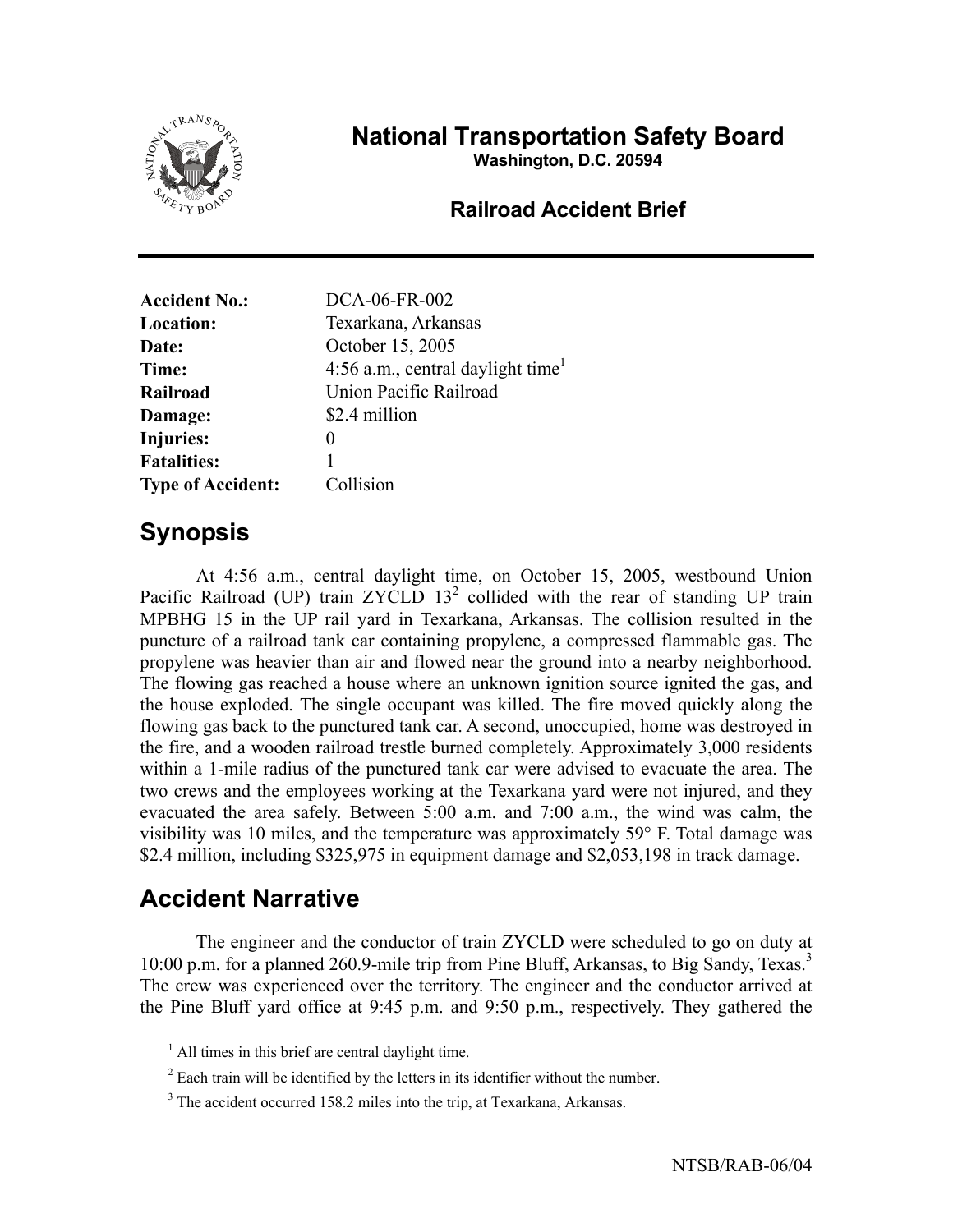necessary paperwork for the trip, read the required notices, and conducted a safety briefing to discuss the trip. They were transported to their train at 11:00 p.m. The engineer performed an air test on the train, and the conductor checked the hand brakes. An employee from the mechanical department performed a successful air brake test on the train before the train departed at 11:34 p.m. The train consisted of 2 locomotive units and 57 loaded cars. The train was 5,598 feet long and weighed 3,961 tons.

When train ZYCLD reached McNeil, Arkansas, 104.5 miles from Pine Bluff, the crew encountered a red signal, which was an indication that the train was following a train (MPBHG). The conductor told investigators that the trip was normal and the crew was not surprised to be following another train. The signal changed from red to yellow and then to flashing yellow. The train left McNeil on a flashing yellow signal, which meant that the train was at least two signal blocks behind the preceding train.<sup> $4$ </sup> At Stamps (two stations and 17.8 miles later), the crew encountered flashing yellow signals at both ends of the siding, meaning that they were still approximately two block signals behind the preceding train. At Lewisville (4.5 miles beyond Stamps) the crew observed a red signal that changed to yellow before the train had to stop. The signal at control point (CP)<sup>5</sup> CB 414 (East Texarkana) remained red, and the crew said that they stopped the train and waited for a more favorable signal. According to the electronic signal records from the dispatching system, this signal (CP CB 414) went from red to yellow about 4:13 a.m. and from yellow to flashing yellow about 4:24 a.m. The event recorder on the lead locomotive indicated that train ZYCLD started moving at 4:45 a.m., 21 minutes after the signal had changed to flashing yellow. When investigators asked the crew why they did not proceed when the signal changed from yellow to flashing yellow, the crew could not provide a reason. The crew said that they did not call anyone on the radio while the train was stopped, but they did have a personal conversation. UP rules allow napping by one crewmember when the train is stopped if the other crewmember stays awake. The conductor and the engineer said that they did not nap during that time. The crew reported having extensive conversations during the trip.

The next signal that train ZYCLD encountered was at CP CB 416. The signal had displayed a yellow aspect since 4:24 a.m., and the train passed this signal at 4:51 a.m. When the train passed the Texarkana rail yard limits at milepost (MP) 416.4, its speed was approximately 19 mph, according to the event recorder. The territory inside the yard limits was not controlled by the train dispatcher and did not have signals to indicate the presence of other trains. Within this territory, all trains were required to be operated at restricted speed.<sup>6</sup> The engineer was controlling the train speed by using the power of the

 $\overline{4}$  $4$  The signal directly behind a train, which protects it from a following train, is red. The signal before the red is yellow, which tells the following train that it may proceed but must be prepared to stop at the next signal. In territories with higher speeds, a flashing yellow signal warns a following train of the upcoming yellow and red signals. Block signals are commonly spaced 1 to 2 miles apart.

<sup>&</sup>lt;sup>5</sup> *Control points* are locations where the signals are controlled by the train dispatcher.

<sup>&</sup>lt;sup>6</sup> Restricted speed was defined by operating rules, which required the train to be operated at a speed that would allow the train crew to stop the train in one-half the range of vision, but not exceeding 20 mph.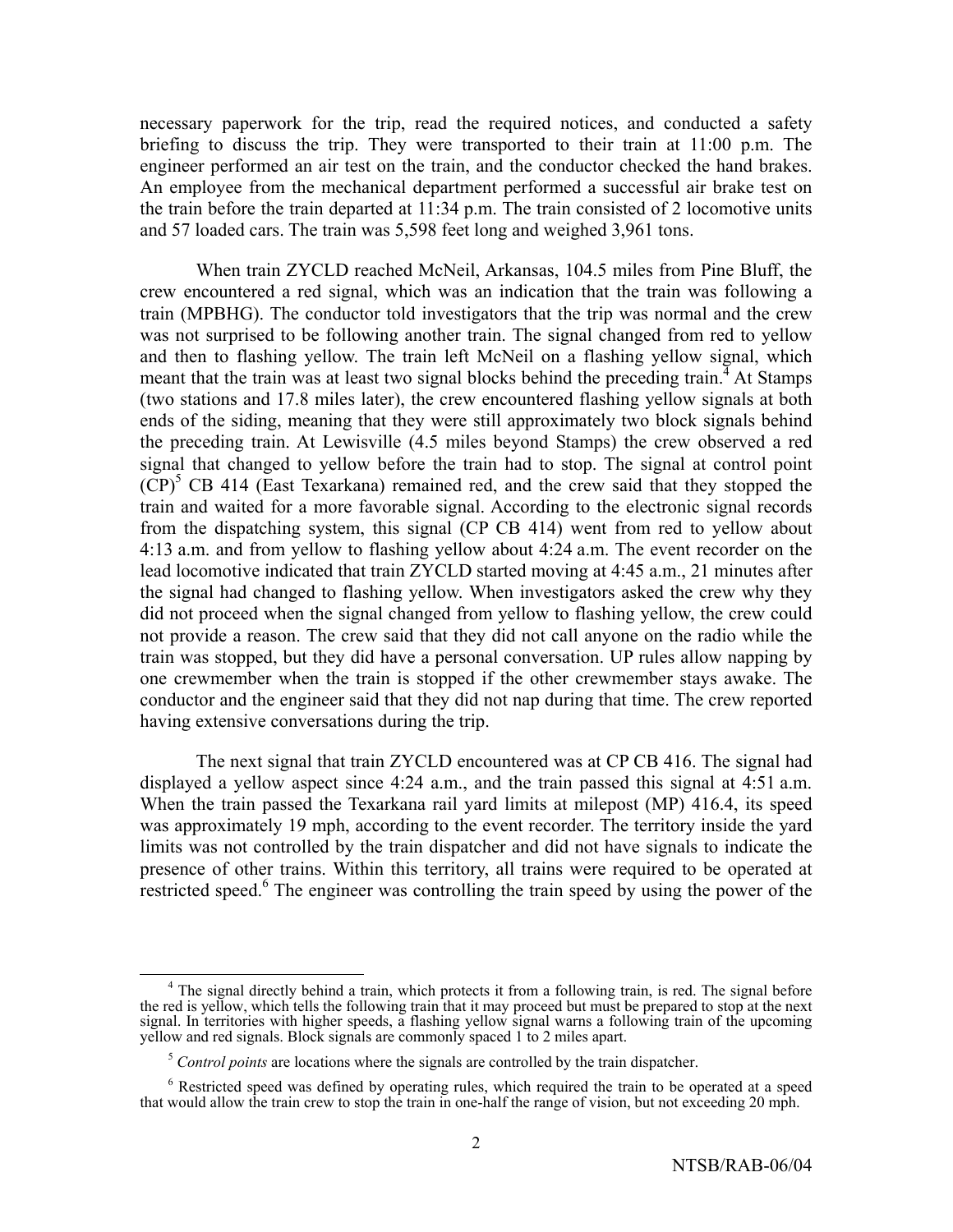locomotives against the braking force applied on the cars of the train.<sup>7</sup> He applied more braking at MP 416.77, at 18 mph with the engine at throttle 4. The train slowed to 17 mph; and at MP 417.02, the engineer increased to throttle 5.

Between MP 417.02 and MP 417.51, the engineer sounded the horn for a grade crossing and maintained the train speed at 17 mph. At MP 417.86, train ZYCLD collided with the rear car of train MPBHG. (See Figure 1.) After the collision, the event recorder showed the speed falling, a throttle reduction, a dynamic brake application, and an engineer-induced emergency brake application.



**Figure 1.** Aerial view of Texarkana accident.

While the crew had worked all night, and their circadian rhythms were at a low point when the collision occurred, the engineer was actively operating the train shortly before the accident. He had blown the whistle at a grade crossing approximately 1/3 mile (70 seconds) before the collision and controlled the train's speed by making brake and throttle adjustments only 1 mile before the collision. Further, during interviews, the crew told investigators that they had recognized a "dogleg" track configuration ahead of their train shortly before the point of impact. They both said that they had observed the standing train on their track with just enough time to brace themselves before impact.

<sup>&</sup>lt;sup>7</sup> This is referred to as power braking or stretch braking. It can be an effective method of controlling a train if it may have to be stopped quickly. Because brakes are already applied, the normal delay in the air brake system is avoided, and simply reducing the power decelerates the train almost immediately.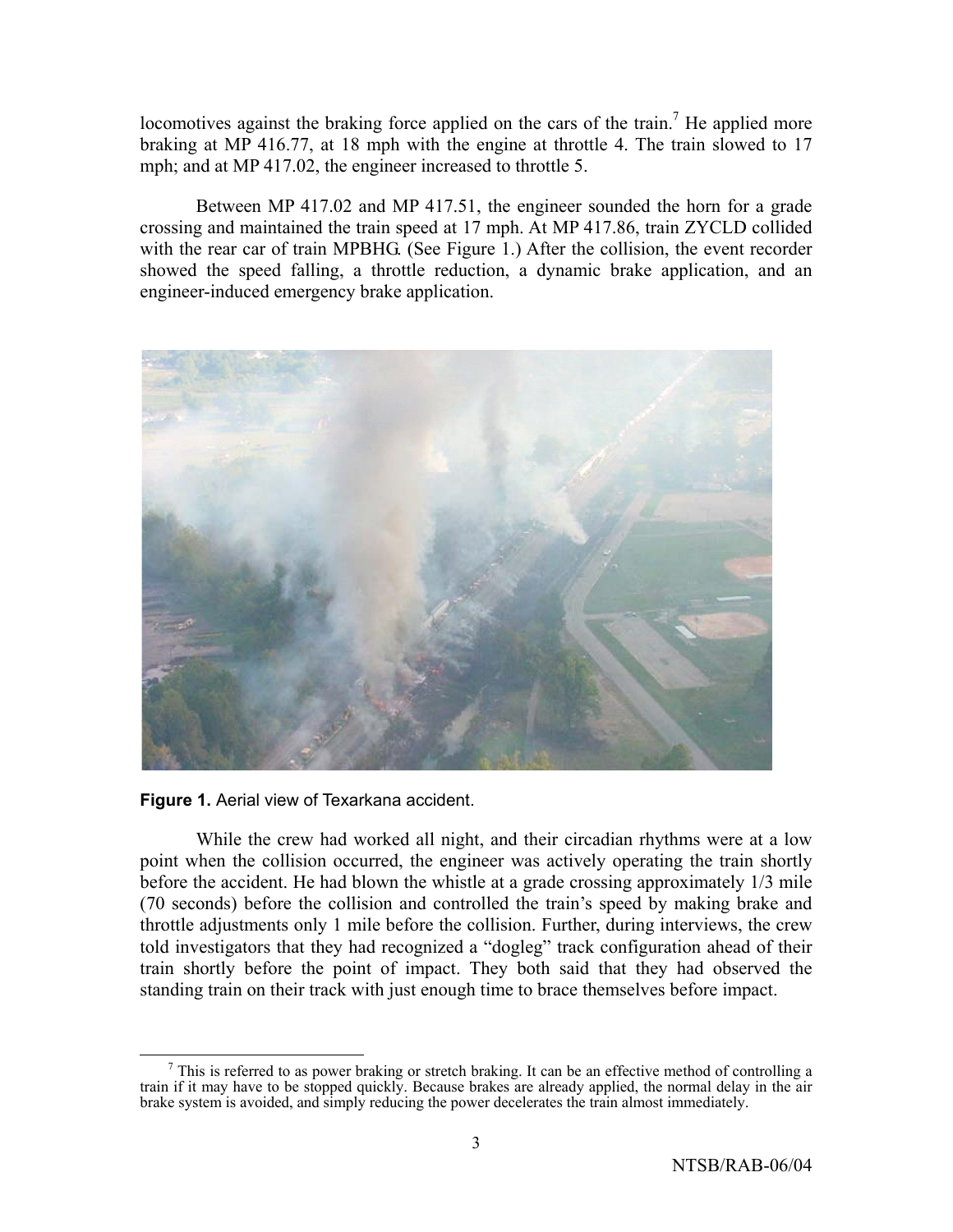When train ZYCLD struck the rear car of train MPBHG, neither the locomotives nor the cars on train ZYCLD derailed. The forces of the striking train derailed the rear three cars of train MPBHG, but the cars remained upright. Then the forces were transmitted through the next 12 cars without derailing them. As a result of the collision, the 18th car was forced out of train MPBHG completely, and the 17th car<sup>8</sup> continued forward until it struck the end of the 19th car (tank car TIMX 33429) and punctured the head of the tank car with its uncoupled coupler. (See Figure 2.) The tank car was loaded with liquefied propylene gas,<sup>9</sup> and immediately after it was punctured, about half of its propylene load was released. The propylene tank car was equipped with a tank-head puncture-resistance system and jacketed thermal insulation. Performance standards for tank-head puncture-resistance systems are contained in 49 *Code of Federal Regulations* 179.16. The regulations require that a tank-head puncture-resistance system on a standing tank car be capable of sustaining, without any loss of lading, the impact from a coupler on a single freight car that weighs at least 263,000 pounds and is moving 18 mph. Train ZYCLD weighed more than 8.7 million pounds.



**Figure 2.** Punctured tank car.

 <sup>8</sup>  $8$  The UP numbers the cars in a train from the rear of the train; therefore, the 17th car was behind the 18th car.

<sup>&</sup>lt;sup>9</sup> Propylene is regulated under the U.S. Department of Transportation's hazardous materials regulations, 49 *Code of Federal Regulations* 173.115, as a Division 2.1 flammable gas, which is defined as any material that is a gas at 68° F or less and 14.7 per square inch, gauge, of pressure and has a flammable range of at least 12 percent.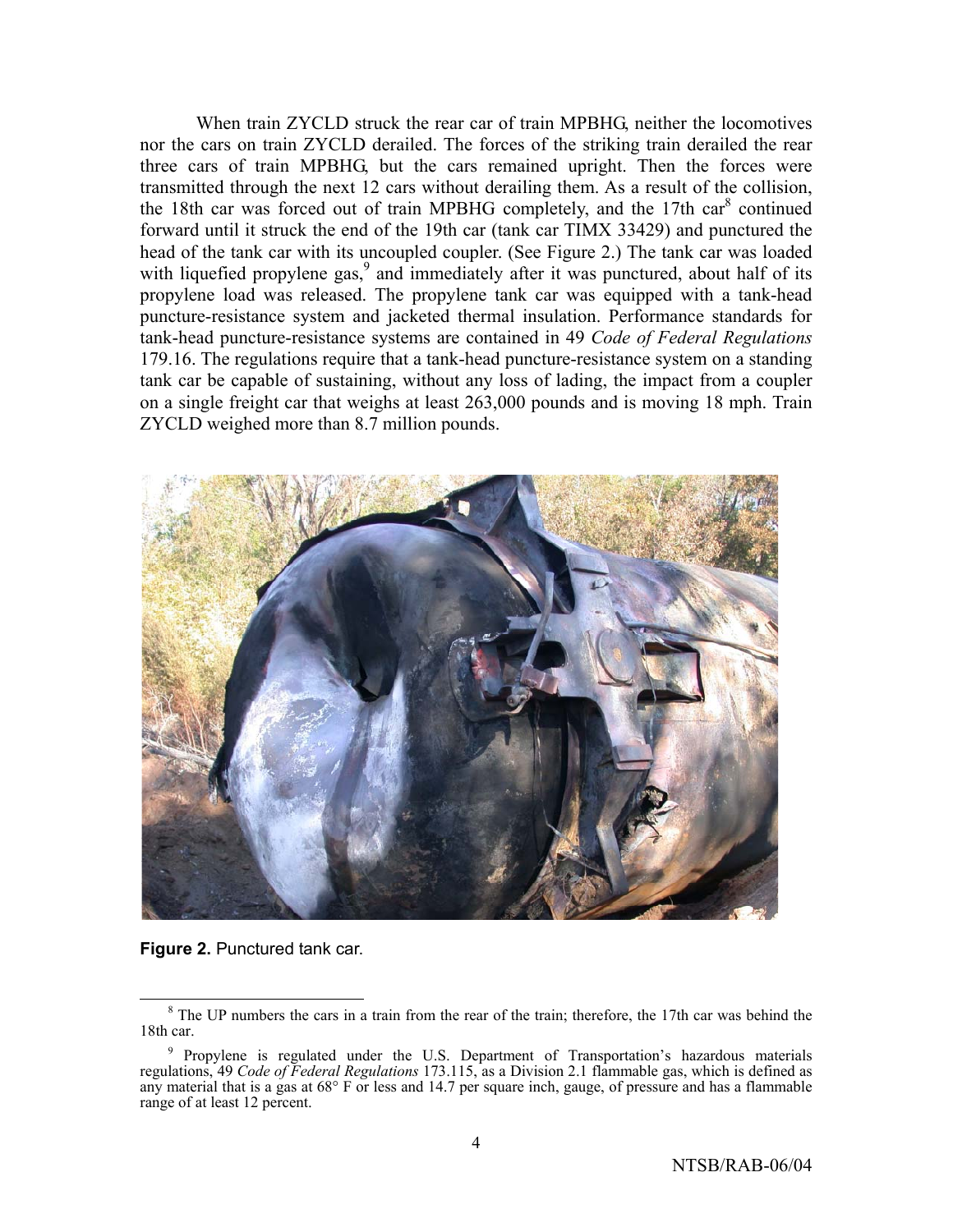The propylene did not ignite immediately. Eyewitnesses said that after the collision they saw fog-like conditions near the track in the ditches and low points of the surrounding area. A local law enforcement officer stated that he saw a fog-like substance reach a residence, which then exploded. He then saw a bluish flame follow the groundlevel fog to the train, and then he saw another explosion near the derailed tank car.

## **Emergency Response**

At the time of the accident, the yardmaster and eight other persons were on duty in the Texarkana yard during the evening work shift. In addition to these nine yard employees, there was a two-member crew in each of the arriving trains, MPBHG and ZYCLD. Shortly after the 4:56 a.m. collision of the two trains, the crew of standing train MPBHG notified the yardmaster that their train had been struck. About 5:00 a.m., the crew of the striking train advised the yardmaster that at least two cars at the rear of the train in front of them had derailed and were on the ground.

The Texarkana, Arkansas, 911 communications center<sup>10</sup> received several calls between 4:56 a.m. and 4:59 a.m. from residents complaining of a chemical odor adjacent to the Texarkana rail yard. The Texarkana 911 police dispatcher received the initial notification.<sup>11</sup> The Texarkana fire and police departments then dispatched units, and the Texarkana Office of Emergency Management was notified about 5:00 a.m. Within the next several minutes, a police unit responding to the initial complaint (in the area of Hobo Jungle Park, across the street from the accident) reported to the 911 police dispatcher a chemical smell and a white cloud drifting south. During this time, the 911 police dispatcher received additional calls from residents in the Hobo Jungle Park area complaining of breathing difficulties. As the responding fire units established the initial command post within 1/4 mile of the yard, they encountered several residents with respiratory complaints.

About 5:04 a.m., the 911 police dispatcher contacted the UP yardmaster. The yardmaster told the dispatcher that at least two cars at the rear of a train had derailed and that they might contain vinyl acetate residue. The dispatcher told the yardmaster about reports of a chemical odor at the scene. Reading through the train consist, the yardmaster told the dispatcher that the 19th car from the end of train MPBHG was a tank car containing propylene, a flammable gas. The yardmaster also told the dispatcher that he did not know whether the propylene tank car had derailed. He did not mention that the six cars ahead of the propylene tank car were also tank cars loaded with propylene.

<sup>&</sup>lt;sup>10</sup> The center had both police and fire dispatchers.

 $11$  The incoming calls were taken initially by the police 911 dispatcher, who then coordinated on-line with the fire dispatcher to notify fire department personnel.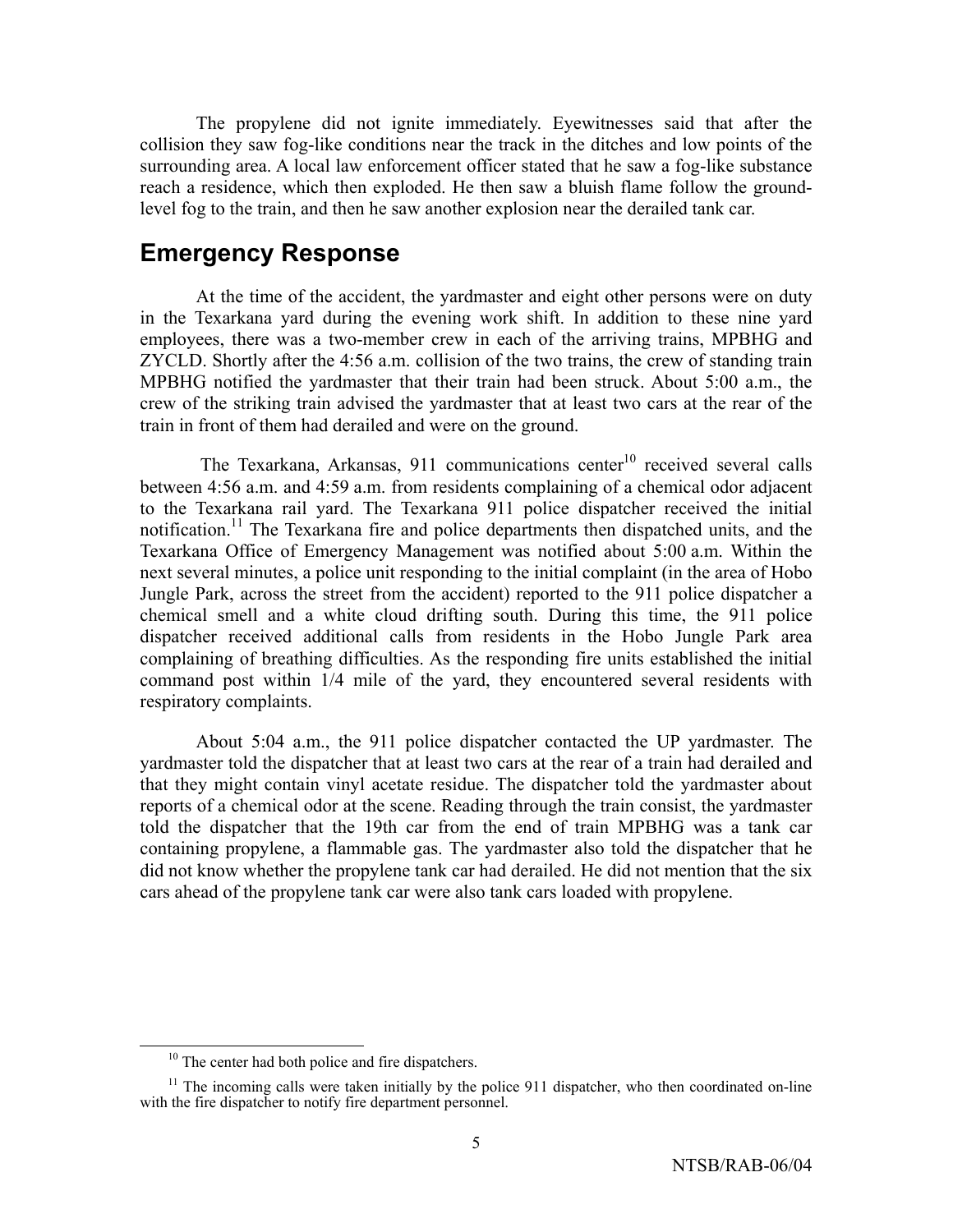About 5:05 a.m., the yardmaster contacted the manager of rail operations for the Texarkana yard—the senior management official for the yard—and reported the derailment.<sup>12</sup>

In a subsequent call to the 911 police dispatcher, the yardmaster recommended a 1-mile evacuation radius. The yardmaster told investigators that he had recommended the 1-mile evacuation radius because it would afford the "best and safest course of action because of the multiple numbers of cars involved" and because his consist showed a chlorine tank car in train MPBHG that was a potential poison inhalation hazard.

About 5:08 a.m., emergency response units reported a large explosion and a massive fireball at a house adjacent to Hobo Jungle Park. Immediately afterward, a police officer reported that flames roughly 3 feet high with a blue-colored base ran back across the park to the train, where a second explosion and similar fireball ignited. The residential electricity in Hobo Jungle Park went out as the surrounding area was engulfed in extremely heavy black smoke. All police and fire units withdrew and established a new command post.

Immediately following the explosions, the manager of rail operations, by telephone, directed the yardmaster to evacuate all yard employees and the four train crewmembers to Wadley Regional Hospital. The manager of rail operations later stated that he had ordered the evacuation because of the size of the event and his desire to have all railroad employees at one location. The manager of rail operations also said he had known that at the hospital the crew of the striking train would be tested in accordance with Federal Railroad Administration (FRA) postaccident toxicology procedures.

By 5:15 a.m. the fire department chief arrived at the new command post and assumed incident command. The chief noted at that time that the only information the 911 fire dispatcher had provided to the command post was that a "residue vinyl acetate tank car had derailed." The chief and other responders did not yet know that propylene tank cars were on the train.

By 5:20 a.m., the immediate area around the accident site, including Hobo Jungle Park, was evacuated. At 5:30 a.m., the emergency operations center established a 1-mile evacuation radius around the accident site.<sup>13</sup>

About 5:25 a.m., the manager of rail operations arrived at the scene. Without checking in with the incident commander, he went directly to the yard office to obtain a copy of the train consist for train MPBHG.

 $12$  During the emergency, the manager of rail operations and the yardmaster communicated only by telephone. Afterward, neither could remember precisely the number or times of conversations they had.

<sup>&</sup>lt;sup>13</sup> The evacuation concentrated on areas to the south and southeast of the rail yard. Police dispatchers had already started to assemble a reverse 911 notification list at 5:04 a.m. At 5:35 a.m., the incident command recommended that nearby jail facilities shelter in place and at 7:15 a.m. ordered the evacuation of a convalescent center. By 8:44 a.m., the incident command ended further evacuations but maintained the evacuations then in place.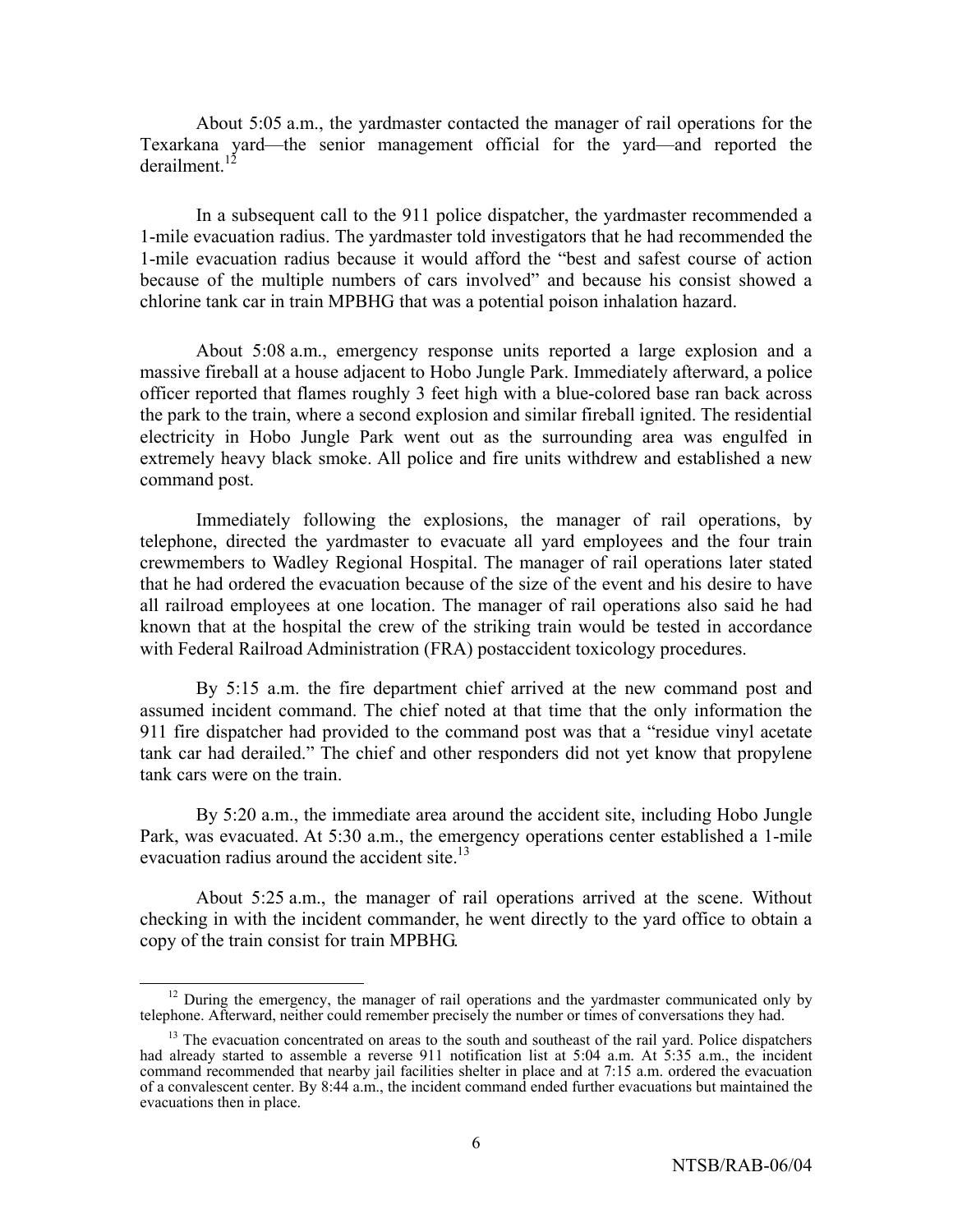At 5:28 a.m., the fire department operations chief requested the train consist from on-scene UP personnel. Shortly afterward, the incident command directed the 911 dispatcher to contact the yard to obtain the train consist. However, with the yard tower evacuated, the dispatcher was unable to contact any of the UP personnel at the yard.

Working with the consist for train MPBHG, the manager of rail operations began a damage assessment of the yard. By 6:00 a.m., he had worked his way along train MPBHG from the head end and marked the printed train consist with the locations of the derailed cars. He told investigators that he had seen the propylene cars and determined that only one of them, car 19, was leaking and burning at one end. Once he completed his preliminary assessment of the yard and damages, he reported this information to UP headquarters.

At 7:15 a.m., the Texarkana emergency operations center coordinator, the incident commander, and the operations chief finally received the yard copy of the consist at the command post. No other information or assistance in interpreting the consist, such as the derailed car numbers or the manager of rail operations' damage assessment, was provided by the UP, nor did the incident commander request additional information.

When he received the consist, the fire department operations chief began to identify the tank cars containing hazardous materials that might be involved in the accident. Using binoculars and the train consist, he determined that the product in the burning tank car was propylene and that there were six additional loaded propylene tank cars. About 7:30 a.m., the fire department training chief and two firefighters (each using a self-contained breathing apparatus) entered the derailment site to assess the damage to all of the tank cars in the train, including the other six propylene tank cars. The training chief determined that there were no other leaks from any of the other cars.

Upon completion of the fire department's damage assessment, the incident commander ordered a water monitor (to cool the burning tank car without extinguishing the propylene flare on the end of the car) and a master stream (to cool a 6-inch natural gas line beside a burning trestle). Other fire suppression activities included extinguishing fires involving two houses and a nearby highway wooden bridge and putting out grass fires along the tracks. Fire department personnel also searched the two burning homes for additional victims.

About 10:30 a.m., the UP's contractor, the Center for Toxicology and Environmental Health, deployed air-monitoring equipment to evaluate the area surrounding the vinyl acetate tank cars. All readings later indicated that there were no leaks. Shortly afterward, additional UP contractors arrived, conducted a detailed assessment of the damaged tank cars, and developed a plan for removing those tank cars.

At 1:30 p.m., the incident commander and all the parties agreed to dispose of the propylene in the punctured tank car by allowing it to burn in place. About 2:00 p.m., the incident commander reduced the evacuation zone to the immediate area at the site and allowed people to return to their homes. By 6:30 p.m., all fire suppression activities were completed; the propylene from the tank car was allowed to continue to burn. By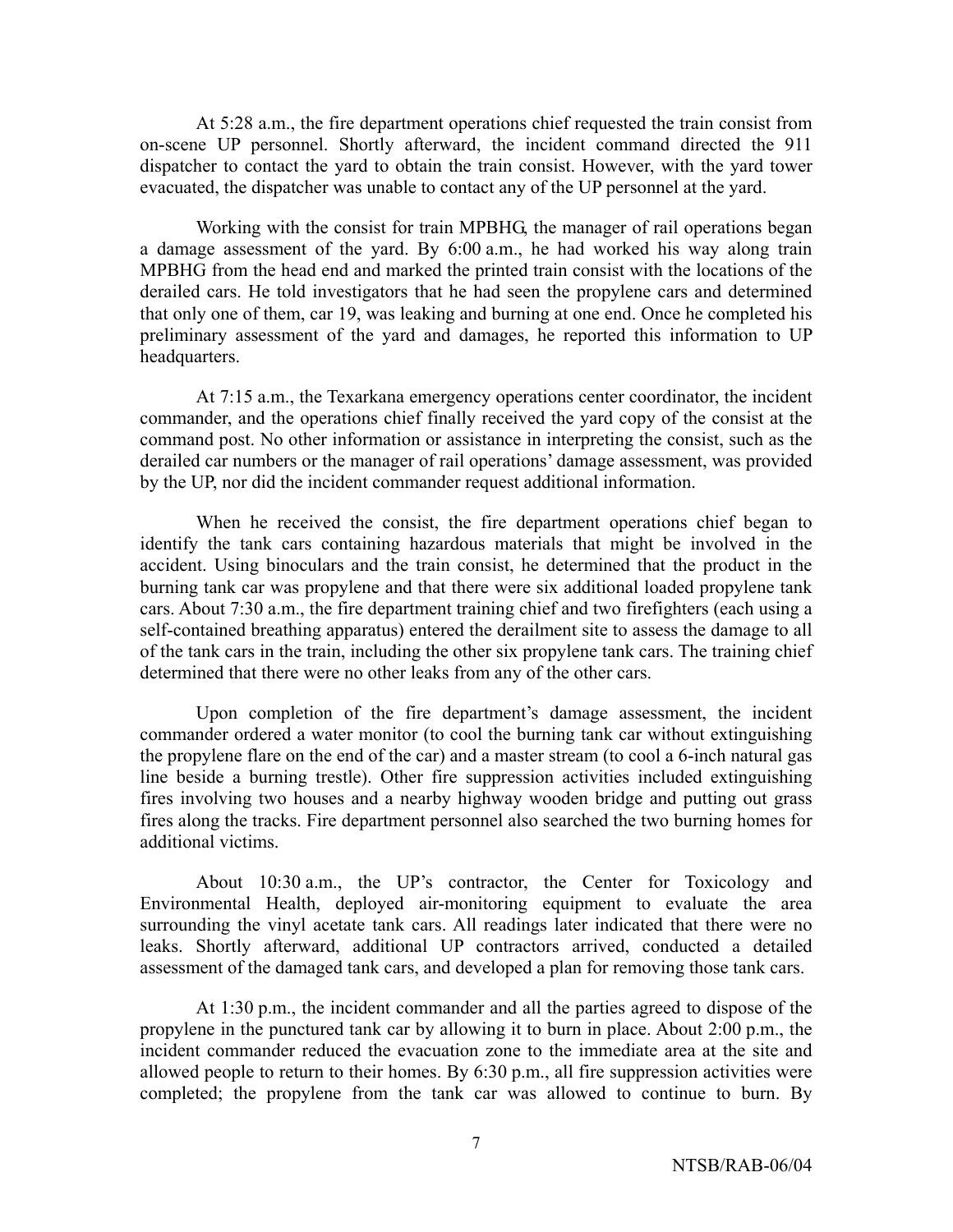10:30 p.m., wreck-clearing equipment raised one end of car 19 to drain the remaining propylene from the tank car. After the drained propylene was burned off and the tank car fire was extinguished, the emergency was concluded about 12:00 a.m. on October 16, 2005.

## **Emergency Preparedness**

General guidance for hazardous material emergencies throughout the UP rail system was in the UP *Hazardous Materials Emergency Plan* dated October 15, 2000. The plan stipulated, in part, that local UP officials were to contact local emergency responders, meet emergency response personnel arriving at UP property, provide copies of shipping papers and emergency response information, and guide local emergency response personnel to an appropriate staging area.

Under the UP *Hazardous Materials Emergency Plan*, the UP Texarkana yard was identified as a site requiring a specific hazardous materials emergency response plan. The manager of rail operations stated that copies of the UP *Texarkana Yard Emergency Plan* were in his office, in the yardmaster tower, and on all bulletin boards. The UP *Texarkana Yard Emergency Plan* lists the actions to take in a hazardous materials emergency, the telephone numbers of local and area public agencies including hospitals, the UP emergency response personnel at corporate headquarters and in the Texarkana area, and the hazardous materials equipment resources in the yard.

The UP *Texarkana Yard Emergency Plan* requires a tabletop hazardous materials exercise every 5 years. The manager of rail operations stated that about 3 years ago, before he arrived in Texarkana, there was a simulated drill involving the fire department and the UP. Details of the scope of the exercises were not available, and no drills had been conducted since the manager of rail operations arrived. Before this accident, the UP had held some classes in Texarkana to familiarize first responders with the basics of rail tank cars.

With several railroads, major highways, pipelines, and chemical facilities in the greater Texarkana area, the city's hazardous materials response plan provides general guidance on policy and organizational responsibilities. In November 2005, Miller County, where Texarkana is located, conducted a multi-jurisdictional preparedness exercise that involved a simulated terrorist attack on a local rail yard; the training scenario also involved the release of chlorine from a tank car. Based on the lessons learned from the Texarkana accident and the training exercise, the city plans to have the entire fire department take technical hazardous materials responder training and to require hazardous materials awareness training for all the police and fire dispatchers in the communications center.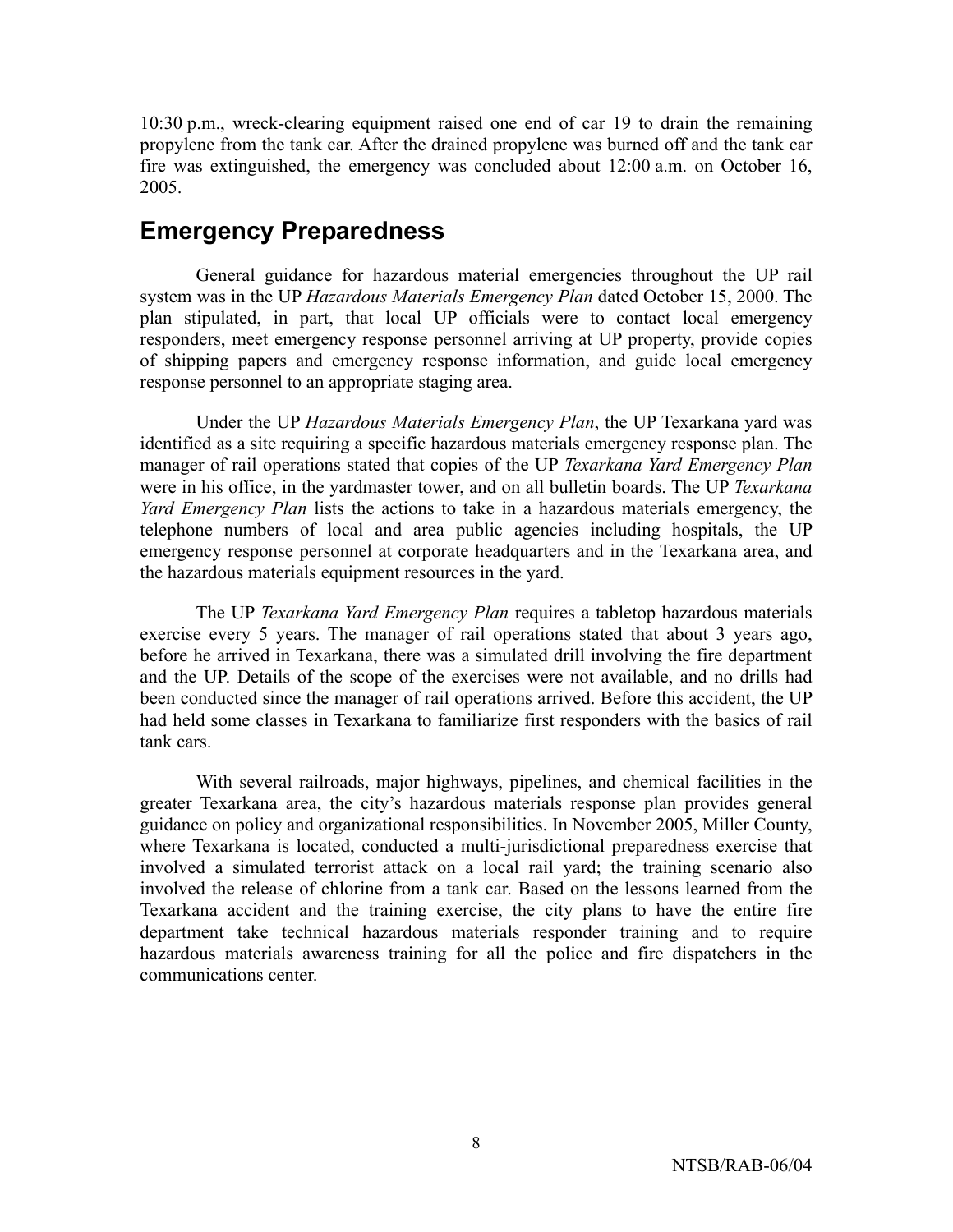### **Damage**

As a result of the collision, approximately 300 feet of track was disturbed. As a result of the fire, the railroad trestle was burned completely.<sup>14</sup> Eight cars derailed on train MPBHG, one of which, a tank car, was destroyed. Four cars on the adjacent track maintenance train were also destroyed by the fire. Total equipment damage was \$325,975, and track damage was \$2,053,198.

Two houses (one vacant), a shed, and a nearby highway bridge were also destroyed by explosion and fire. At least three highway vehicles that were parked near the tracks were burned completely. Fire destroyed the rear tires of a semitrailer parked near Hobo Jungle Park. The fire also burned approximately 4 acres of grass, brush, and trees.

## **Personnel Information**

The Missouri Pacific Railroad hired the engineer of train ZYCLD as a switchman on April 17, 1978. In 1980, he was promoted to conductor. In 1986, he became a UP employee when the UP acquired the Missouri Pacific Railroad. In 1992, he was promoted to engineer. He passed his last operating rules examination in July 2004.

The engineer had a total time on duty of 184 hours 24 minutes for the 28 days before the accident. In that period, he had worked approximately 17 days, with an average of 10 hours 51 minutes on duty per shift. He had been off duty for 44 hours 5 minutes before he went on duty on October 14, 2005.

The conductor of train ZYCLD was hired by the Missouri Pacific Railroad as a brakeman on March 25, 1971, and he was promoted to conductor on September 1, 1975. Like the engineer, he became a UP employee in 1986. He passed his most recent operating rules examination in November 2004.

The conductor had a total time on duty of 135 hours 35 minutes for the 28 days before the accident. He worked off the extra board<sup>15</sup> and had worked 11 days during the first half of October. He was averaging 10 hours 26 minutes per day on duty and had been off duty for 17 hours before he went on duty on October 14, 2005.

The train crew was experienced and qualified on the territory. After the accident, both crewmembers of the striking train were toxicologically tested as required by 49 *Code of Federal Regulations* Part 219. The test results showed no evidence of any impairing substances.

 $14$  At the time of the accident, the wooden trestle, built in 1947, was scheduled for replacement. Within 3 days after the accident, the UP was preparing pilings for the replacement bridge.

<sup>&</sup>lt;sup>15</sup> The *extra board* is a pool of employees not assigned to regular runs who may be assigned to train crews to fill vacancies when regular employees take days off or are on vacation.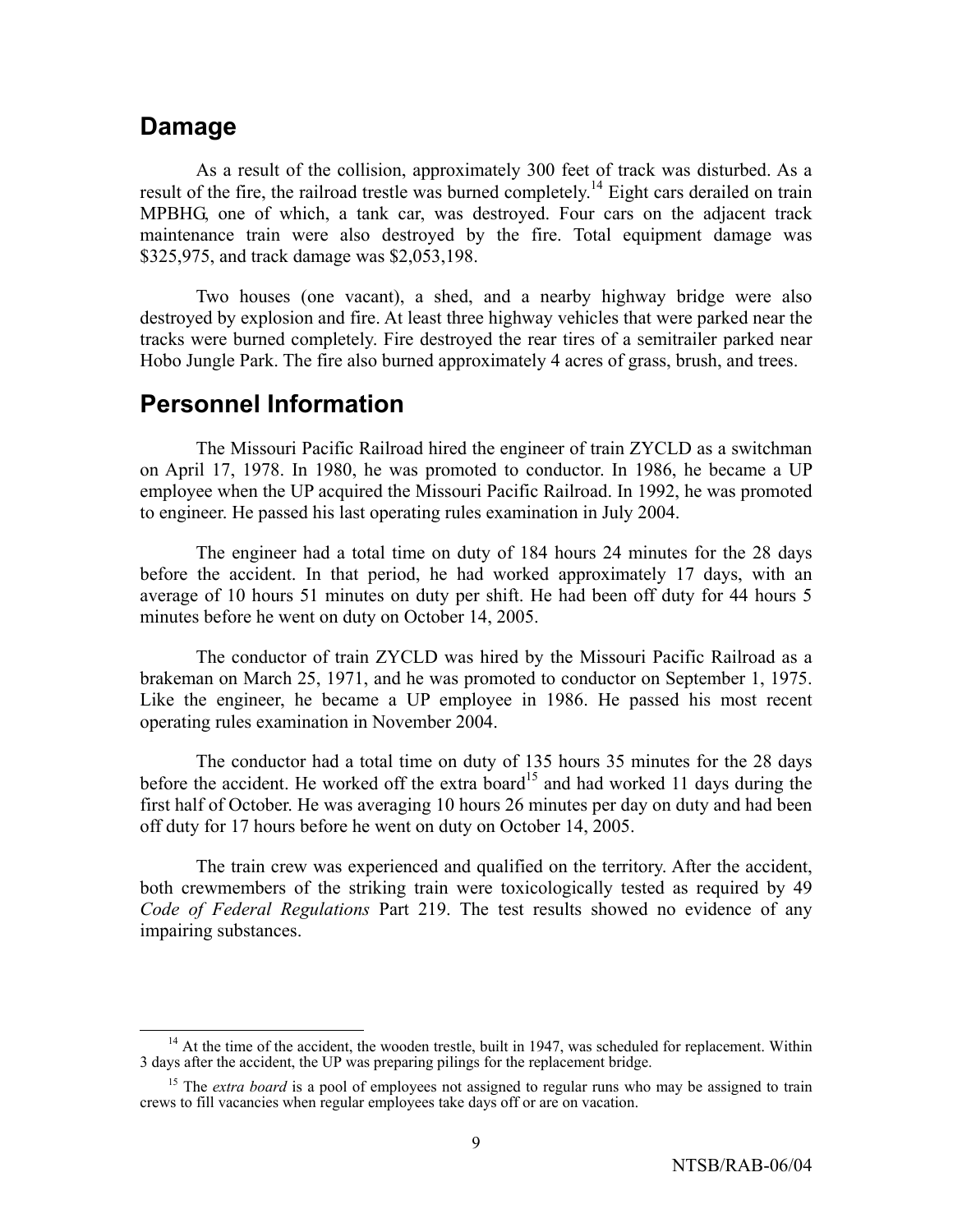## **Equipment**

Train ZYCLD originated in Chicago, Illinois, on October 13, 2005. The train received a Class I mechanical inspection and an initial terminal air brake test before departure. No mechanical defects were reported. The train received an additional Class I mechanical inspection and a Class IA 1,000-mile air brake inspection at Pine Bluff, Arkansas, on October 14, 2005. No mechanical defects were reported. Air brake leakage was recorded at 40 cubic feet per minute, which falls within the requirements of the FRA. No mechanical defects were reported during the trip from Pine Bluff to Texarkana. The locomotive engineer stated that the train had handled as anticipated during acceleration and deceleration.

## **Operations Information**

At the time of the accident, the general written instructions covering these train movements were in the General Code of Operating Rules (GCOR), Fifth Edition, effective April 3, 2005. Supplementing the GCOR was the UP's North Little Rock Area Timetable No. 2, effective June 3, 2001, and the revised Special Instructions, effective April 3, 2005.

Train movements on the Pine Bluff Subdivision of the North Little Rock Area of the UP were authorized by a train dispatcher in Omaha, Nebraska, using a centralized traffic control system. However, just before trains reached Texarkana, at MP 416.4 they left the controlled territory and entered nonsignaled yard limits. Trains operating within rail yard limits, as in this accident, are required by the operating rules to be operated at restricted speed to prevent collisions.

## **UP Oversight of Operating Rules Compliance**

One of the methods the UP used to monitor the effectiveness of and compliance with its operating rules was to conduct compliance field audits, called efficiency tests in the railroad industry. As required by Title 49 *Code of Federal Regulations* Part 217, this operational testing program and the results of the program were available for review by the FRA.

In the 365 days before the accident, railroad supervisors had observed the engineer of train ZYCLD on 10 different occasions. The supervisors noted 30 individual operating or safety rules that the engineer followed. The tests indicated no failures. On two occasions the engineer was observed complying with the restricted speed rule.

In the 365 days before the accident, railroad supervisors had observed the conductor of train ZYCLD on 24 separate occasions. The supervisors recorded only one failure, which was not related to operating at restricted speed. The conductor demonstrated proper rules compliance on the other 23 occasions, including 1 occurrence of complying with the restricted speed rule.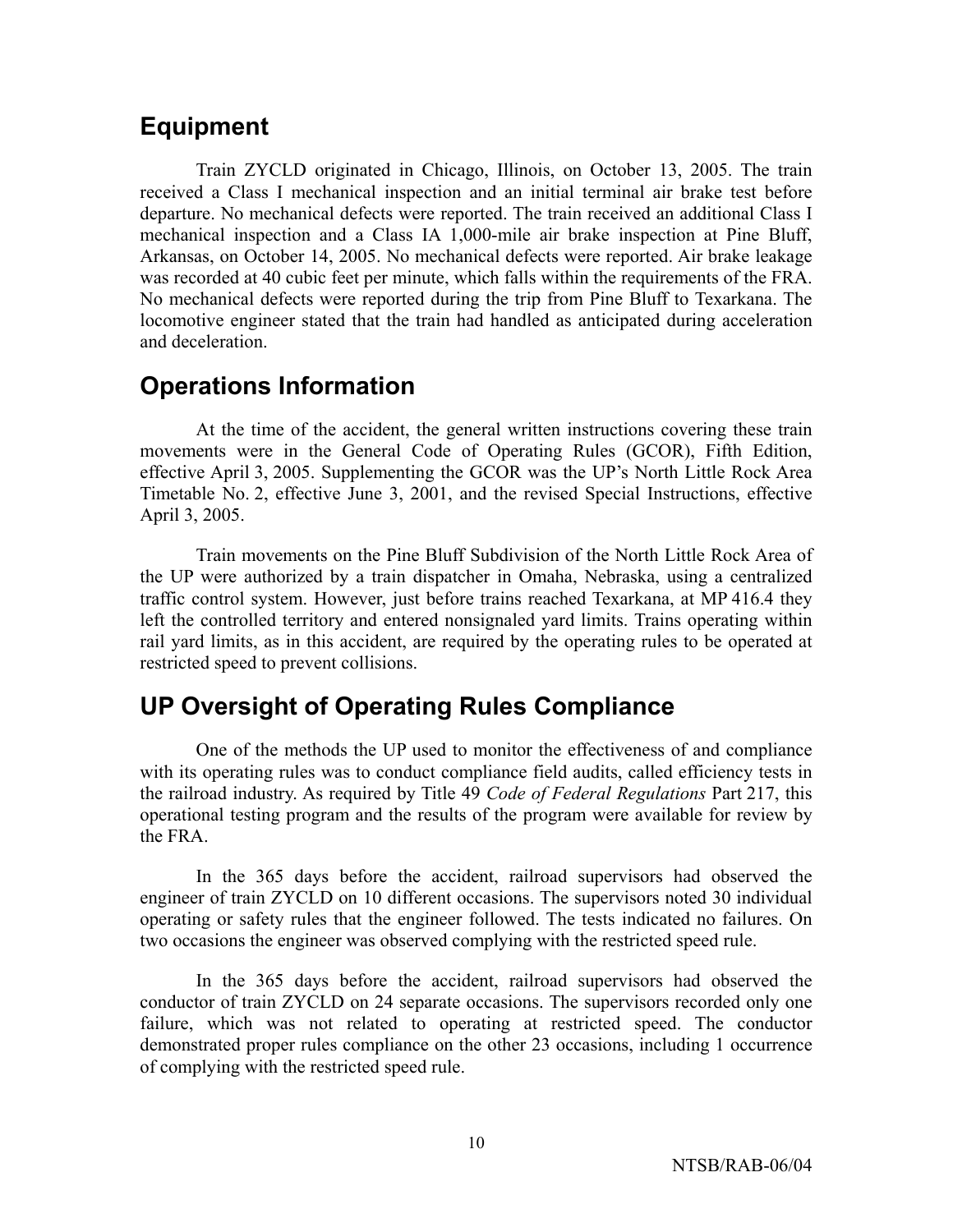Since the accident, the UP has provided the Safety Board with information about several measures that it has taken to reduce collisions at restricted speed. At Texarkana, the UP installed a signalized traffic control system on the main track through the yard. The UP removed yard limits at 28 locations by adding signalized control systems or track warrant controls and plans to eliminate yard limits at 121 additional locations. In addition, operational testing of train crews by supervisors has been improved, and the use of a red flag to stop trains while operating at restricted speed has been emphasized. As a result of these changes, there have been only three restricted speed collisions during the first 6 months of 2006. There were 12 restricted speed collisions in 2005.

## **Sight-Distance Tests**

Investigators conducted sight-distance tests to investigate what the train ZYCLD crew would have been able to see at varying distances at the time of the accident. On October 17, 2005, investigators conducted reenactments between 4:45 a.m. and 5:45 a.m. with the same level of darkness before sunrise as on the day of the accident. The UP provided a locomotive similar to the locomotive on train ZYCLD and placed similar cars at the same locations as in the struck train.

The first test was performed with the headlights on bright and the ditch lights turned off, as on the accident train. The end-of-train device on the parked train was illuminated. Visibility from the engineer's seat was 3,272 feet, and from the conductor's seat it was 3,228 feet. This test was performed a second time without the end-of-train device illuminated and with the flashing lights at the grade crossing activated. The visible distances were the same. The calculated stopping distance was approximately 1,500 feet at 20 mph.

## **Postaccident Emergency Response Actions**

On October 25, 2005, the Texarkana Office of Emergency Management conducted a postaccident debriefing with all of the responding agencies, including the UP. Following this meeting, the Office of Emergency Management prepared a report containing recommendations addressing the lessons learned in this accident. The report identified specific problems that occurred during the incident in which communications broke down between the police and fire dispatchers and the UP tower. For example, initial observations of a vapor cloud and chemical odor by the responding police units were not passed by the dispatchers to the responding fire units, a dispatcher put the yardmaster on hold to answer other 911 calls, and the dispatchers were told to recall offduty police department personnel during a time when the number of 911 calls was extremely high. In response to the findings in the report, the city of Texarkana has modified its communications center protocols for dispatcher assignments and hazardous materials training and has revised its communications center protocols for recalling offduty personnel.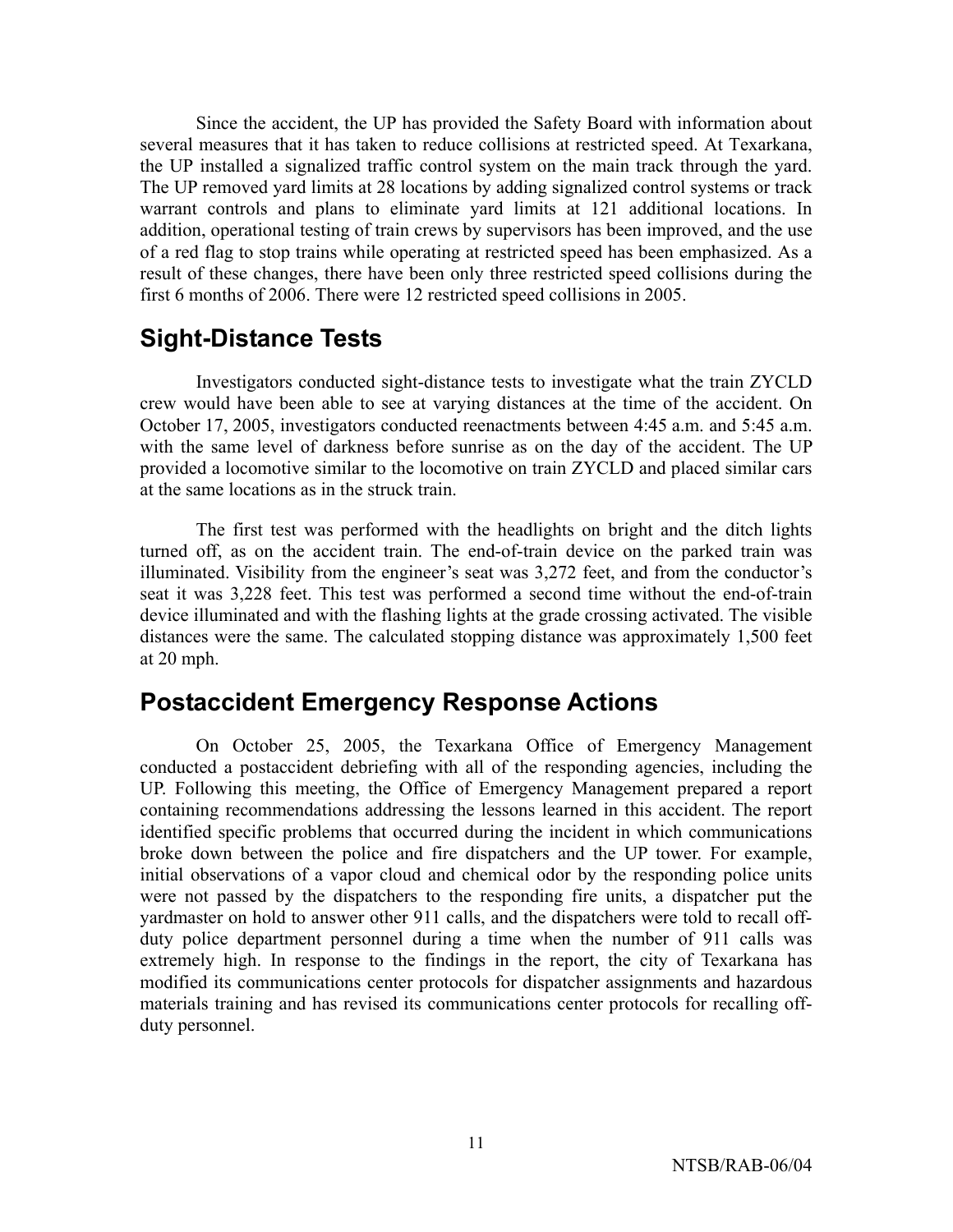In response to Texarkana's requests following this accident, the UP provided in March 2006 the UP *Hazardous Materials Emergency Plan*, dated October 15, 2000. Furthermore, the UP has assured Texarkana that the UP Risk Management Communications Center in Omaha, Nebraska, will immediately provide on-line train consists in emergencies.

## **Probable Cause**

The National Transportation Safety Board determines that the probable cause of the October 15, 2005, collision of Union Pacific Railroad train ZYCLD 13 with Union Pacific Railroad train MPBHG 15 in Texarkana, Arkansas, was the failure of the crew of train ZYCLD 13 to remain attentive and alert and thereby able to stop short of an observable standing train. Contributing to the severity of the accident was the puncture of a tank car during the collision, which resulted in the release of propylene and a fire.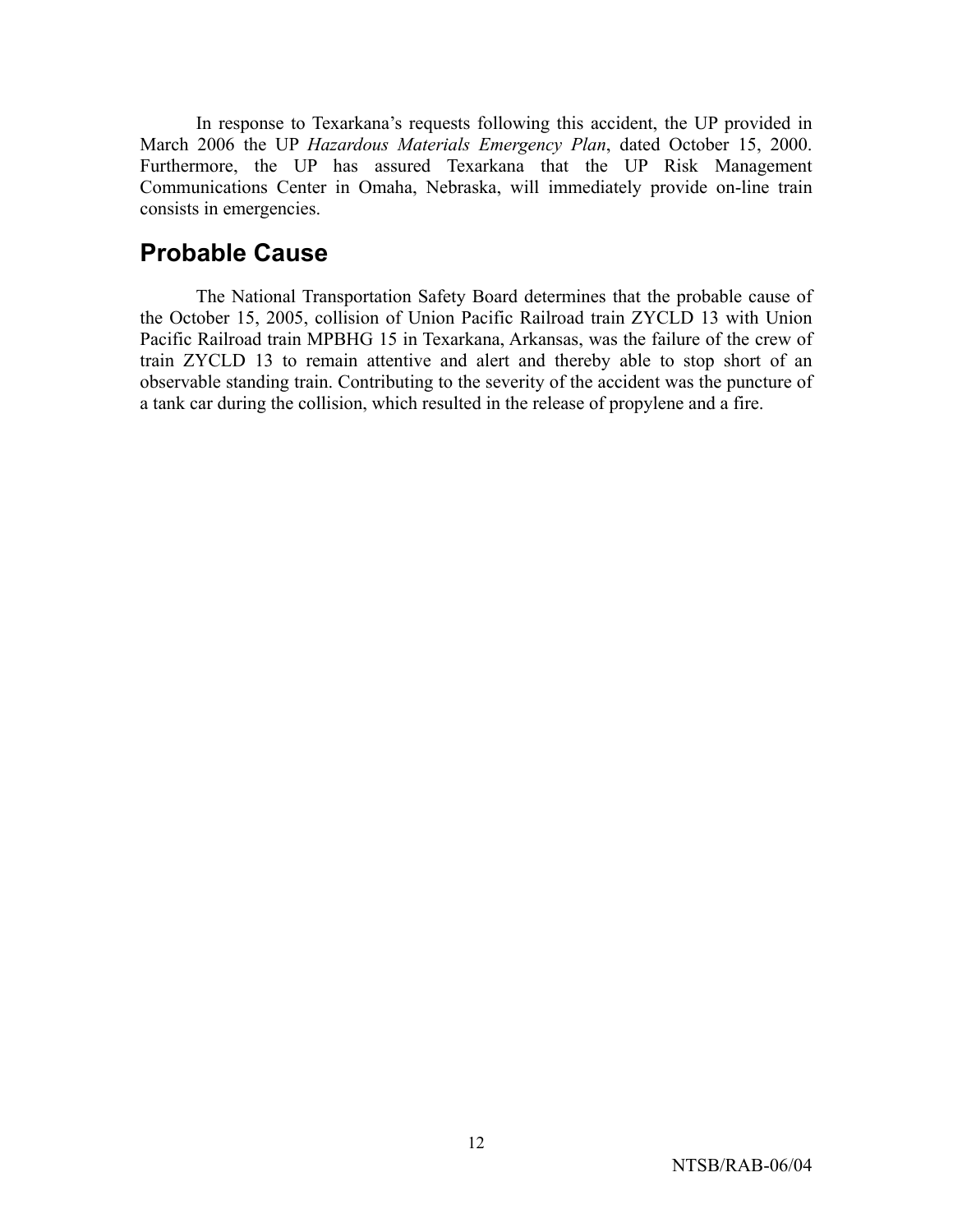## **Recommendations**

As a result of its investigation of the Texarkana, Arkansas, railroad accident, the National Transportation Safety Board makes the safety recommendations listed below. For more information about these recommendations, see the safety recommendation letters<sup>16</sup> to the recipients.

#### **To the city of Texarkana:**

Coordinate with all regional and local transporters of hazardous materials, such as railroads and trucking companies, to establish effective communications and response plans and conduct periodic joint emergency response drills and exercises. (I-06-01)

#### **To the Union Pacific Railroad:**

Implement measures to ensure that all of your field personnel understand and comply with your procedures for responding to hazardous materials incidents, with particular emphasis on timely notifications and appropriate coordination with local emergency responders. (R-06-23)

#### **To the International Association of Fire Chiefs:**

Notify your members about the circumstances of the accident in Texarkana, Arkansas, on October 15, 2005, and urge them to coordinate with all regional and local transporters of hazardous materials, such as railroads and trucking companies, to establish effective communications and coordination through joint emergency response drills and exercises. (I-06-02)

#### **To the Association of American Railroads and the American Short Line and Regional Railroad Association:**

Notify your members about the circumstances of the accident in Texarkana, Arkansas, on October 15, 2005, and urge them to coordinate with all communities adjacent to their railroad yards and along their hazardous materials routes to establish effective communications and coordination through joint emergency response drills and exercises. (R-06-18)

<sup>&</sup>lt;sup>16</sup> These letters are available on the National Transportation Safety Board's web site.